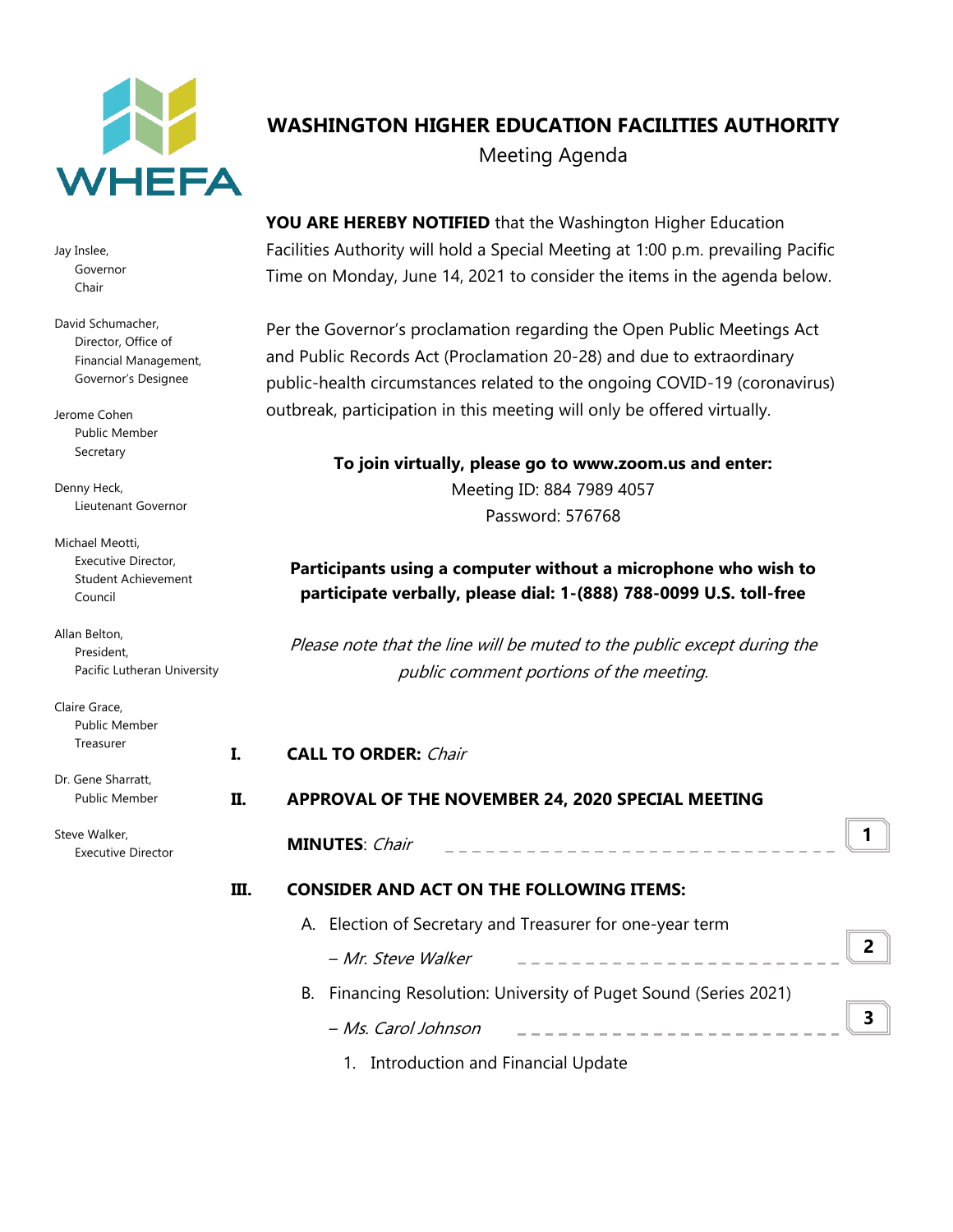|      |                                                 |             | 2. Review and Act on Resolution #21-01 for University of Puget     |                         |  |
|------|-------------------------------------------------|-------------|--------------------------------------------------------------------|-------------------------|--|
|      |                                                 |             | Sound authorizing issuance by the Authority of revenue             | 4                       |  |
|      |                                                 |             | bonds in an amount not expected to exceed \$61,000,000             |                         |  |
|      | C.                                              |             | Finance Report - Mr. Bob Cook                                      |                         |  |
|      |                                                 |             | 1. Review and consider adopting the Annual Budget for the          |                         |  |
|      |                                                 |             | period July 1, 2021 - June 30, 2022 - - - - - -                    | 5                       |  |
|      |                                                 | 2.          | Consider and Act on approval of the current Financial<br>Statement | 6                       |  |
|      |                                                 | 3.          | <b>Invoice for Services</b><br>. <u>.</u> .                        | $\overline{\mathbf{z}}$ |  |
| IV.  |                                                 |             | <b>INFORMATION ITEMS</b>                                           |                         |  |
|      |                                                 |             | A. Market Update - Mr. Thomas Toepfer, Senior Management           |                         |  |
|      |                                                 |             | Consultant, Public Financial Management, Inc.                      | 8                       |  |
|      | В.                                              |             | Washington Student Achievement Council (WSAC) Update               |                         |  |
|      |                                                 |             | - Mr. Michael Meotti                                               |                         |  |
|      | C.                                              |             | Bond Issue Status Report - Mr. Paul Edwards                        | 9                       |  |
|      |                                                 |             | D. Executive Director's Report - Mr. Steve Walker                  |                         |  |
|      | Е.                                              |             | Authority Meeting Schedule - Mr. Steve Walker                      |                         |  |
|      |                                                 | $1_{\cdot}$ | August 5, 2021                                                     |                         |  |
|      |                                                 | 2.          | November 4, 2021                                                   |                         |  |
| V.   |                                                 |             | <b>PUBLIC COMMENT: Chair</b>                                       |                         |  |
| VI.  | 10<br>MISCELLANEOUS BUSINESS AND CORRESPONDENCE |             |                                                                    |                         |  |
| VII. |                                                 |             | <b>EXECUTIVE SESSION</b>                                           |                         |  |
|      |                                                 |             |                                                                    |                         |  |

**VIII. ADJOURN**